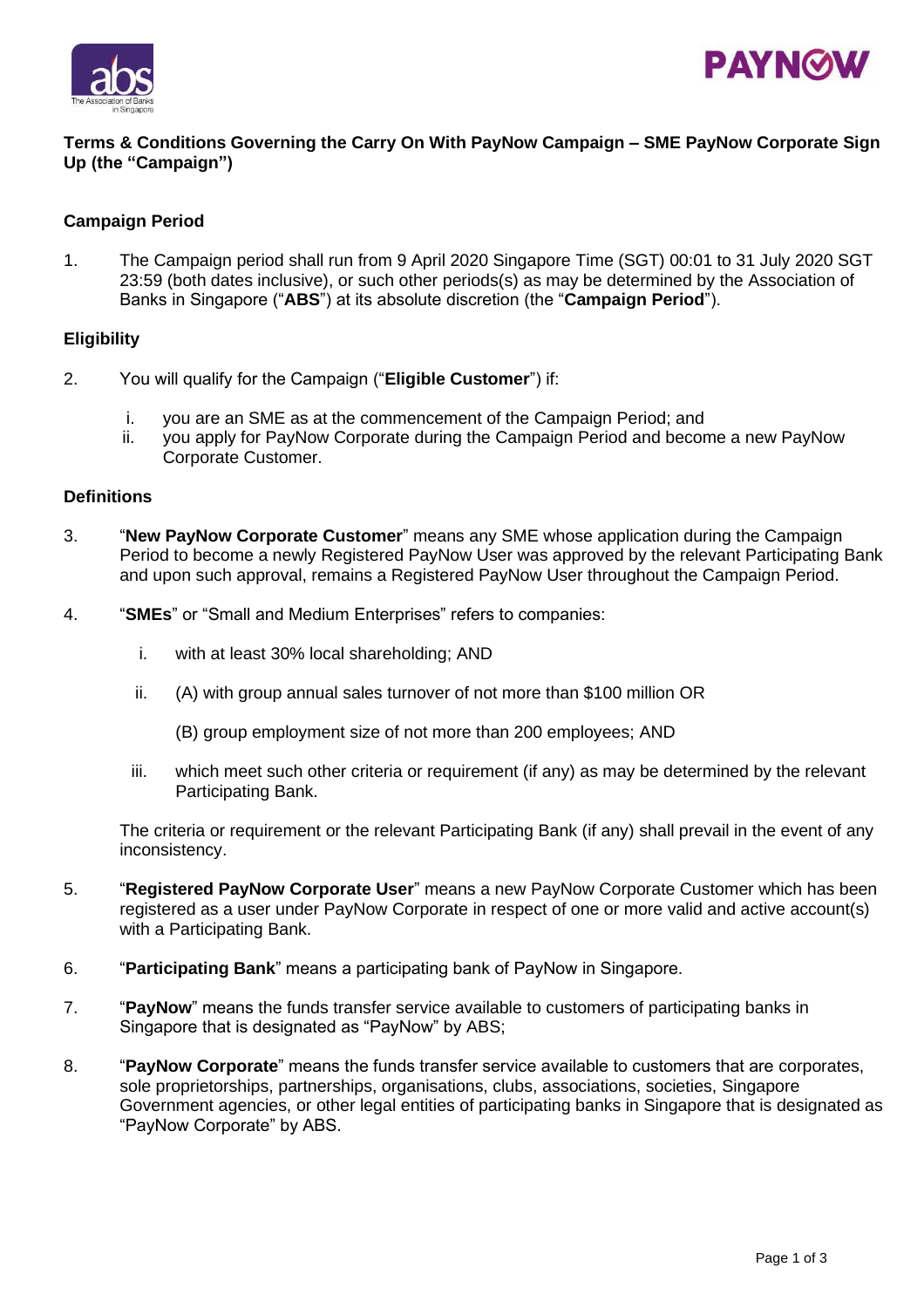



# **Rewards**

- 9. The first 20,000 Eligible Customers shall be entitled to receive a cash reward of S\$25 (the "**Reward**").
- 10. The Reward is limited to the first 20,000 Eligible Customers who meet the conditions in Clause 2 during the Campaign Period. For the avoidance of doubt, in the event that any entity entitled to the Reward is subsequently found to be ineligible for the Campaign, neither ABS nor any Participating Bank shall be obligated or liable to provide the Reward to another Eligible Customer.
- 11. Eligible Customers who qualify to receive the Reward will receive it within 12 weeks after the end of the Campaign Period, or such other timing as may be determined by ABS in its absolute discretion.
- 12. The Reward will be sent to the qualifying Eligible Customers via PayNow or such other medium of transfers as may be determined by ABS at its absolute discretion.
- 13. If any Eligible Customer is subsequently discovered to be in breach of any of these terms and conditions, or ineligible to participate in the Campaign or to receive the Reward (which ineligibility shall be determined at the discretion of ABS), ABS reserves the right to (i) forfeit or withdraw the Reward at any time; or (ii) (where the Reward has been redeemed) claw-back the Reward or request the Eligible Customer to repay to or compensate ABS the value of the Reward at any time. No person shall be entitled to any payment or compensation from ABS or any Participating Bank should any Reward be forfeited or withdrawn, if any Reward is reclaimed by ABS, or if an Eligible Customer is asked to repay to or compensate ABS the value of the Reward for whatsoever reasons.
- 14. ABS reserves the right to substitute or replace the Reward with any item of similar value at its sole discretion without notice to any person.

#### **Data Protection and Consent**

- 15. By participating in the Campaign, the Eligible Customer acknowledges and agrees that (a) the relevant Participating Bank; and (b) ABS, may collect, use, disclose and/or process data (which may include without limitation, personal data) relating to the Eligible Customer, such as, without limitation, the details and business contact information of the Eligible Customer and/or the Eligible Customer's representative(s) (collectively, "**Customer Data**"). Such Customer Data may be collected, used, disclosed and/or processed for:
	- i. the purpose of determining the eligibility of the Eligible Customer to participate in the Campaign;
	- ii. the purpose of facilitating, administrating and processing the Eligible Customer's application for PayNow and participation in the Campaign; and
	- iii. the purpose of managing, administrating and conducting the Campaign;
	- iv. the fulfilment and delivery of the Reward to the Eligible Customer, where applicable; and
	- v. such other purposes as may be set out in the relevant Participating Bank's and ABS's respective data protection policies and/or privacy policies,

(collectively, the "**Purposes**").

16. In providing any Customer Data to the relevant Participating Bank and ABS in the course of the Campaign, the Eligible Customer represents and warrants that: